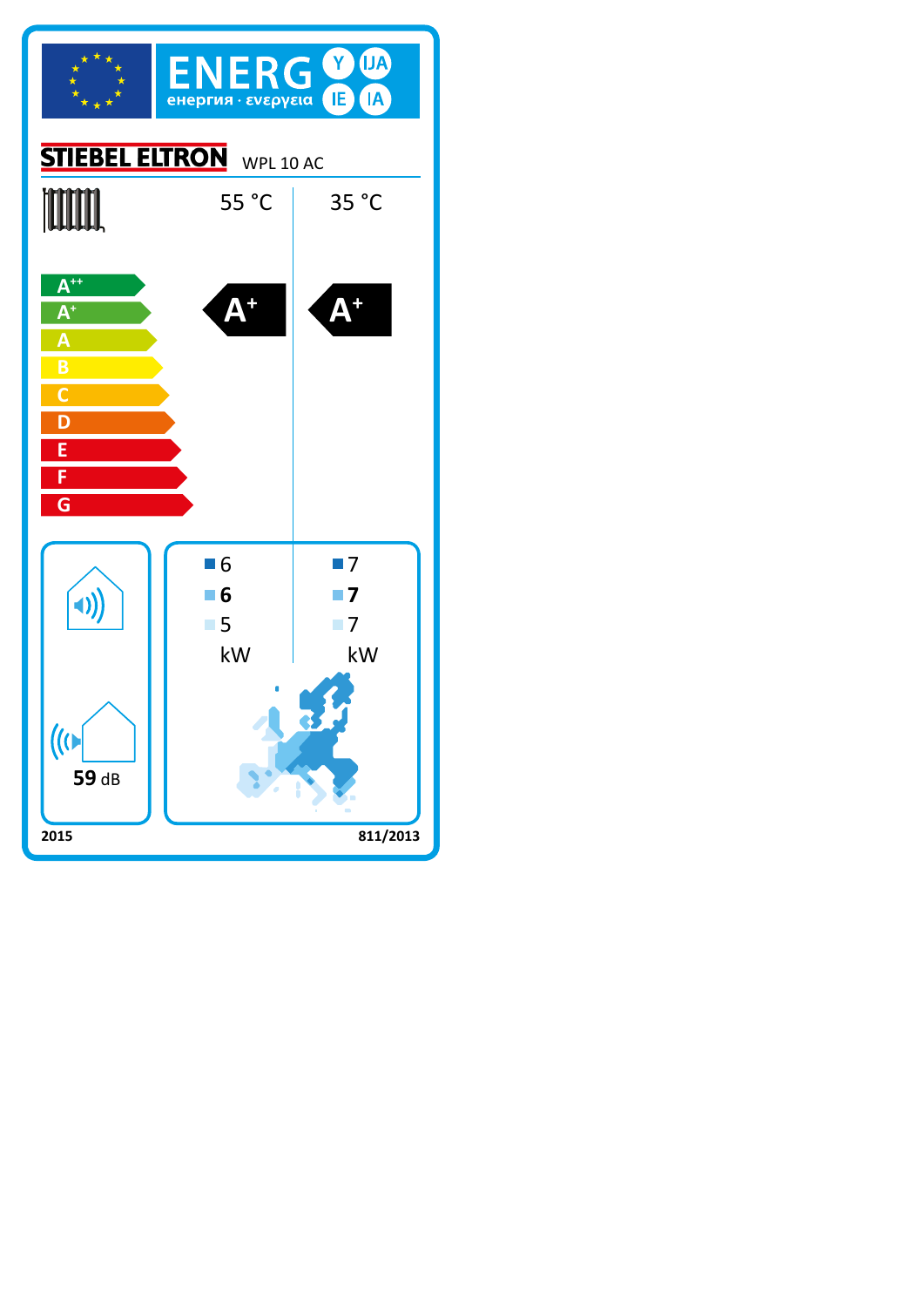## **Product datasheet: Room heater to regulation (EU) no. 811/2013**

|                                                                                                                 |       | <b>WPL 10 AC</b> |
|-----------------------------------------------------------------------------------------------------------------|-------|------------------|
|                                                                                                                 |       | 230236           |
| Manufacturer                                                                                                    |       | STIEBEL ELTRON   |
| Energy efficiency class for central heating in moderate climates for<br>medium temperature applications         |       | $A+$             |
| Energy efficiency class for central heating in moderate climates for low<br>temperature applications            |       | A+               |
| Rated heating output in moderate climates for medium temperature<br>applications                                | kW    | 6                |
| Rated heating output in moderate climates for low temperature<br>applications                                   | kW    | $\overline{7}$   |
| Energy efficiency for central heating in moderate climates for medium<br>temperature applications               | %     | 118              |
| Energy efficiency for central heating in moderate climates for low<br>temperature applications                  | %     | 146              |
| Energy consumption of central heating in moderate climates for medium<br>temperature applications               | kWh/a | 2911             |
| Energy consumption for central heating under moderate climatic<br>conditions, for low temperature applications  | kWh/a | 3832             |
| Rated heating output in colder climates for medium temperature<br>applications                                  | kW    | 6                |
| Rated heating output in colder climates for low temperature applications                                        | kW    | $\overline{7}$   |
| Rated heating output in warmer climates for medium temperature<br>applications                                  | kW    | 5                |
| Rated heating output in warmer climates for low temperature applications                                        | kW    | $\overline{7}$   |
| Energy efficiency for central heating in colder climates for medium<br>temperature applications                 | %     | 109              |
| Energy efficiency for central heating in colder climates for low<br>temperature applications                    | $\%$  | 129              |
| Energy efficiency for central heating in warmer climates for medium<br>temperature applications                 | %     | 139              |
| Energy efficiency for central heating in warmer climates for low<br>temperature applications                    | %     | 171              |
| Energy consumption for central heating under colder climatic conditions,<br>for medium temperature applications | kWh/a | 5157             |
| Energy consumption for central heating under colder climatic conditions,<br>for low temperature applications    | kWh/a | 5216             |
| Energy consumption for central heating under warmer climatic conditions,<br>for medium temperature applications | kWh/a | 2039             |
| Energy consumption for central heating under warmer climatic conditions,<br>for low temperature applications    | kWh/a | 2072             |
| Sound power level external                                                                                      | dB(A) | 59               |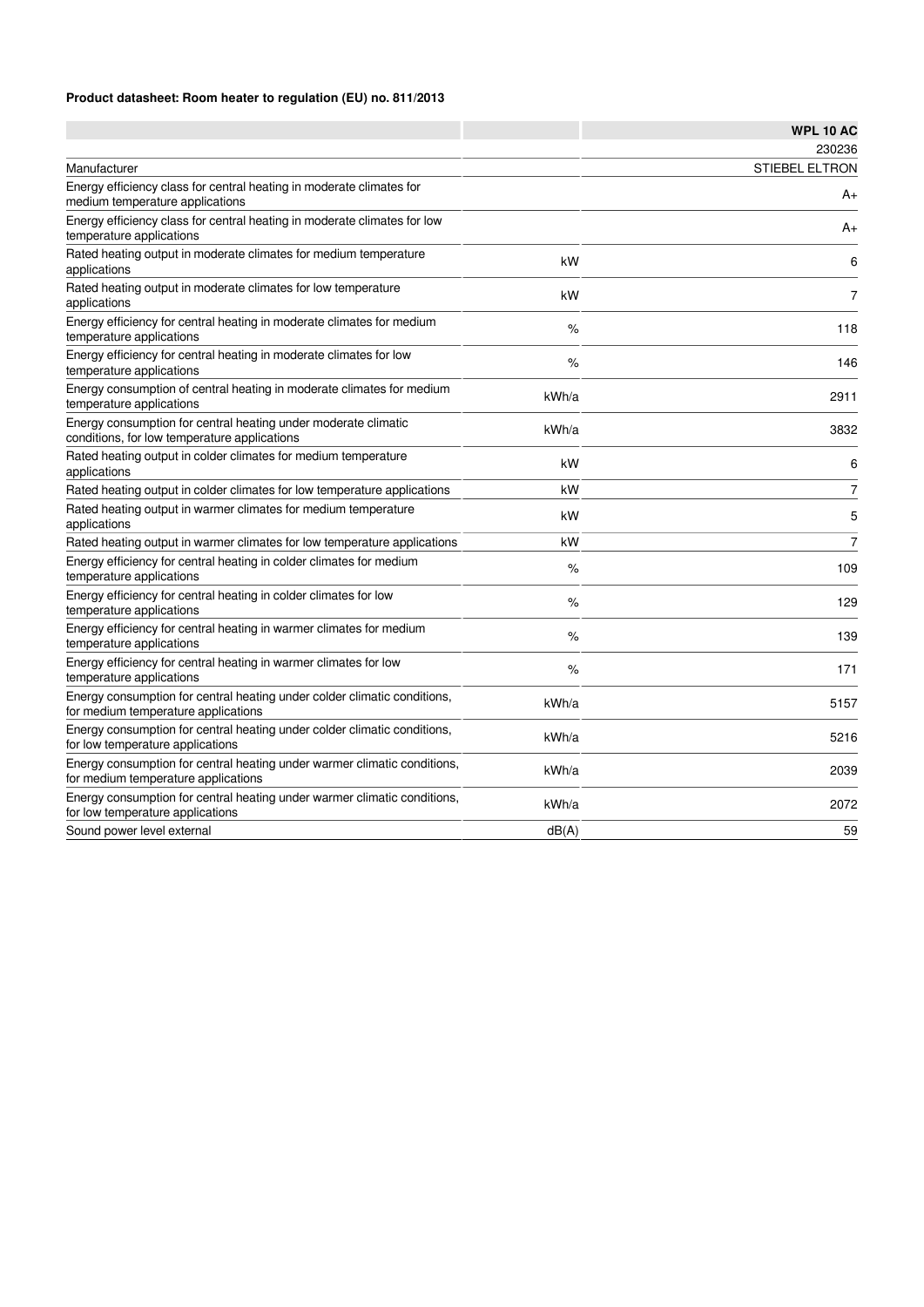



## **STIEBEL ELTRON**

WPL 10 AC

# **TOOTAL**

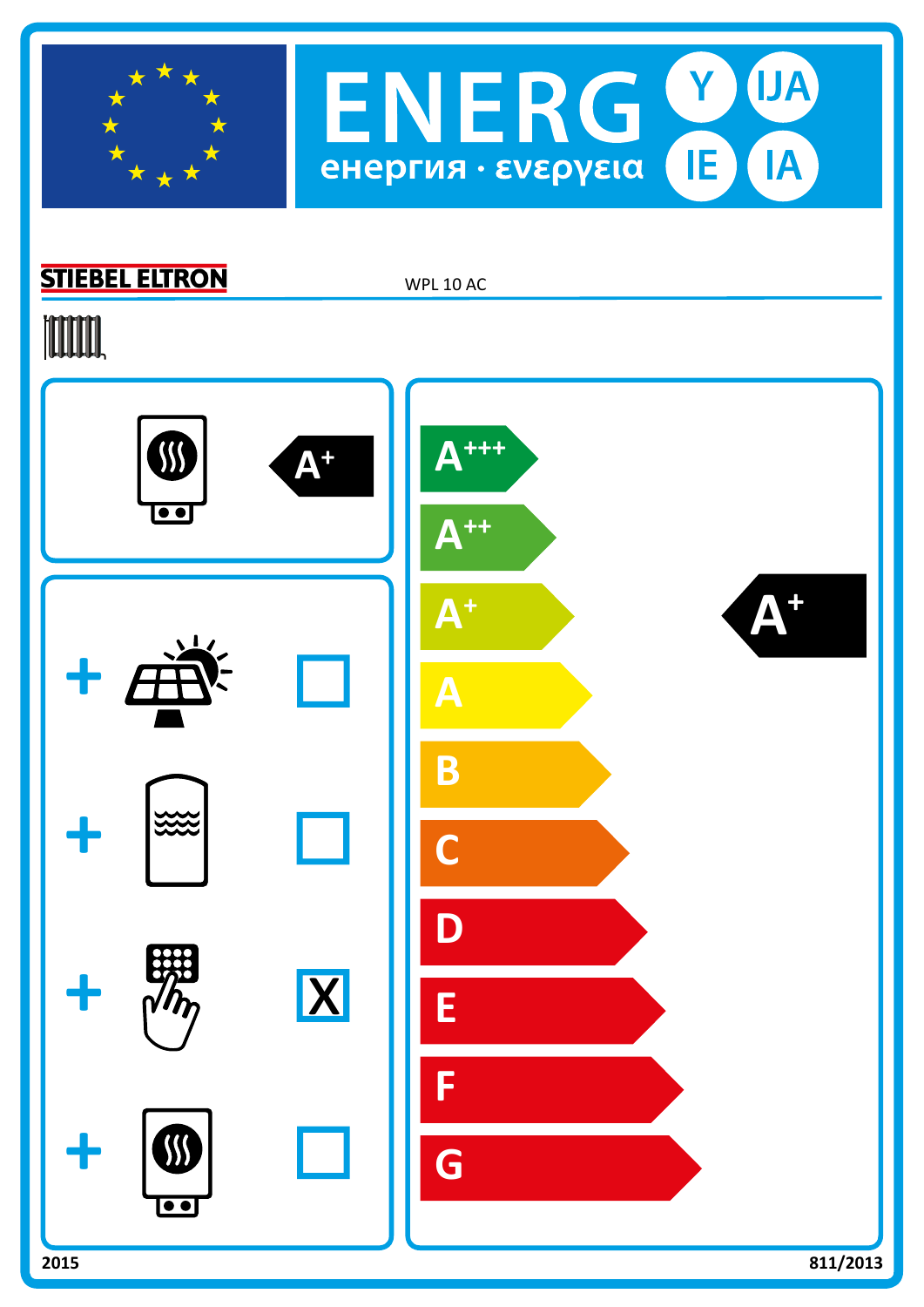## **Product datasheet: Composite system consisting of room heater and temperature controller to regulation (EU) no. 811/2013**

|                                                                                                                                              |      | <b>WPL 10 AC</b>      |
|----------------------------------------------------------------------------------------------------------------------------------------------|------|-----------------------|
|                                                                                                                                              |      | 230236                |
| Manufacturer                                                                                                                                 |      | <b>STIEBEL ELTRON</b> |
| Energy efficiency for central heating in moderate climates for medium<br>temperature applications                                            | $\%$ | 118                   |
| Temperature controller class                                                                                                                 |      | VII                   |
| Contribution of temperature controller to room heating energy efficiency                                                                     | $\%$ | 3,5                   |
| Room heating energy efficiency of composite system under moderate<br>climatic conditions                                                     | $\%$ | 121,5                 |
| Room heating energy efficiency of composite system under colder<br>climatic conditions                                                       | $\%$ | 112,5                 |
| Room heating energy efficiency of composite system under warmer<br>climatic conditions                                                       | $\%$ | 142,5                 |
| Value of differential between room heating energy efficiency under<br>moderate climatic conditions and that under colder climatic conditions | $\%$ | 9                     |
| Value of differential between room heating energy efficiency under<br>warmer climatic conditions and that under moderate climatic conditions | $\%$ | 21                    |
| Energy efficiency class for central heating in moderate climates for<br>medium temperature applications                                      |      | $A_{+}$               |
| Room heating energy efficiency class of composite system under<br>moderate climatic conditions                                               |      | $A_{+}$               |